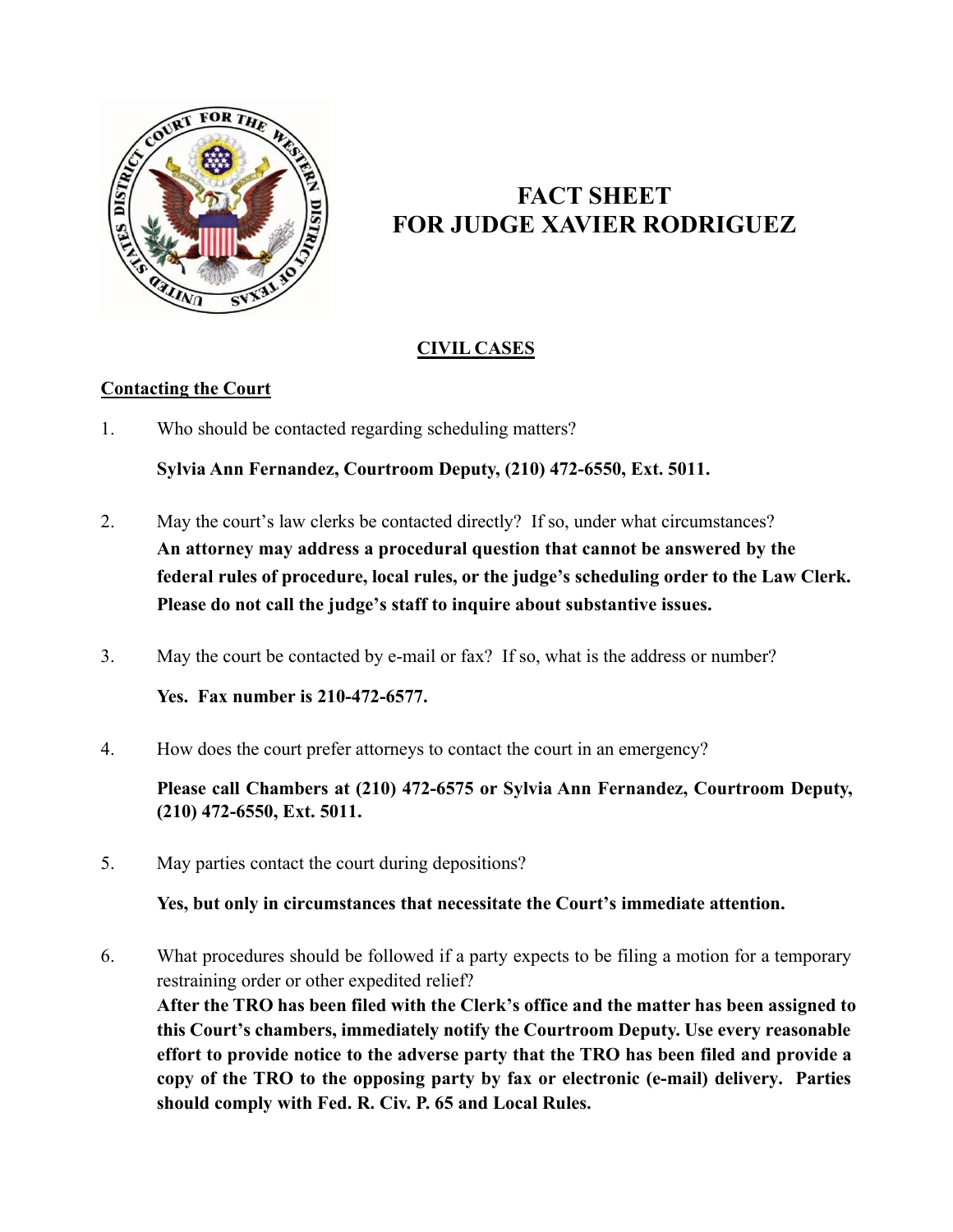7. What procedures should be followed to request an expedited hearing in a civil case?

## **Contact the Law Clerk assigned to the case.**

8. Is it permissible to contact the court regarding the status of motions in a civil case? If so, should the law clerk or the courtroom deputy be contacted?

**The Law Clerk should be contacted. All Clerks may be reached by the Chambers number (210) 472-6575.**

**Cases ending in 2, 4, or 6 are handled by Lauren Laux.**

**Cases ending in 1, 3, or 5 and cases ending in 0 in which the digit preceding the 0 is an odd number are handled by Lauren Doxey.**

**Cases ending in 7, 8, or 9 and cases ending in 0 in which the digit preceding the 0 is an even number or 0 are handled by Jonhatan Aragon.**

9. Should the parties notify the courtroom deputy, the law clerk, or another person if a contested motion in a civil case has been resolved?

## **The Law Clerk should be notified at (210) 472-6575 immediately upon resolution of the pending motion.**

#### **General Pretrial Procedures**

10. What is the court's procedure for issuance of scheduling orders in civil cases?

**The Court will send the parties an order requiring them to confer and submit a proposed scheduling order to the Court. Failure to submit a proposed scheduling order will result in the Court issuing its own order.**

11. What is the court's procedure for requests for modification of scheduling orders?

**The court will approve, in most instances, an agreed modification. If it is not agreed to, the opposing party should file a response to any motion to modify.**

12. Are there matters that the court routinely refers to a magistrate judge in civil cases?

**At the time your lawsuit was filed, it was assigned to this district judge and a magistrate judge. The parties must advise the district clerk of their respective positions concerning referring the case to a magistrate judge for jury or nonjury trial by consent, pursuant to 28 U.S.C. 636(c). Discovery matters are routinely referred to a Magistrate Judge. Otherwise, pursuant to Local Rule, Appendix C, various pretrial matters regarding civil cases filed by prisoners and reviews of administrative agency proceedings (social security appeals) are assigned to a Magistrate Judge.**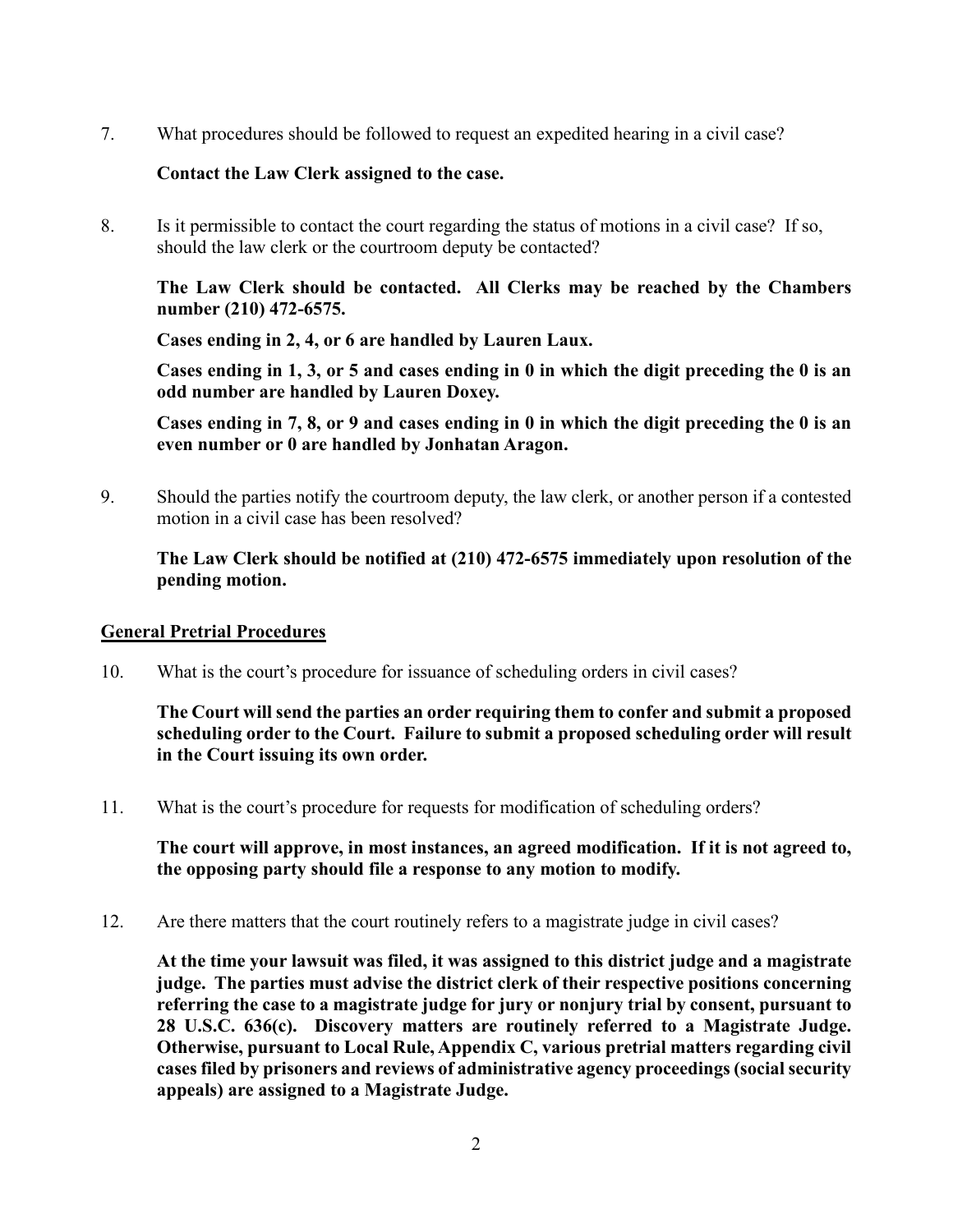## **Procedures Specific to Civil Cases**

13. Does the court require that the parties in civil cases file their initial disclosures?

**No. Except in categories of proceedings exempted from initial disclosure under Fed. R. Civ. P. 26(a)(1)(E), the parties must, as soon as practicable and in any event at least 21 days before a proposed scheduling order is due, confer to consider all matters required by Rule 26(f). Unless counsel office in differing cities, the parties should conduct a faceto-face meeting. The parties' Rule 26(f) written report outlining their proposed discovery plan should be filed at the same time the parties submit their proposed scheduling order.**

14. What are the court's procedures for referring civil cases to alternative dispute resolution? Under what circumstances does the court order mediation, when during the case is it ordered, and how is the mediator chosen?

**At any time the parties believe it may be beneficial to participate in a non-binding mediation, they may agree to do so. Parties are encouraged to agree upon a mediator. If the parties cannot agree to a mediator, the Court will appoint a mediator. If the parties do not jointly agree to mediation, the Court will generally not order mediation, unless the Court is persuaded that there is a reasonable chance the case can be resolved.**

15. Does the court have any specific requirements for removed cases?

**The party removing the action from state court should ensure that all documents previously filed in state court are attached to the removal documents. A copy of the state court docket sheet should be included. Parties must re-urge any motion that was filed in state court.**

16. Does the court typically have pretrial conferences in civil cases? If so, when during the case?

**After a scheduling order is issued, the judge will conduct a preliminary pretrial conference or intermediate status conferences. A final pretrial conference will usually be conducted approximately ten (10) days prior to the date that trial is expected to begin. Motions in limine and objections to exhibits will be heard and ruled upon at that time.**

17. Does the court typically have docket calls in civil cases? If so, when during the case?

**No.**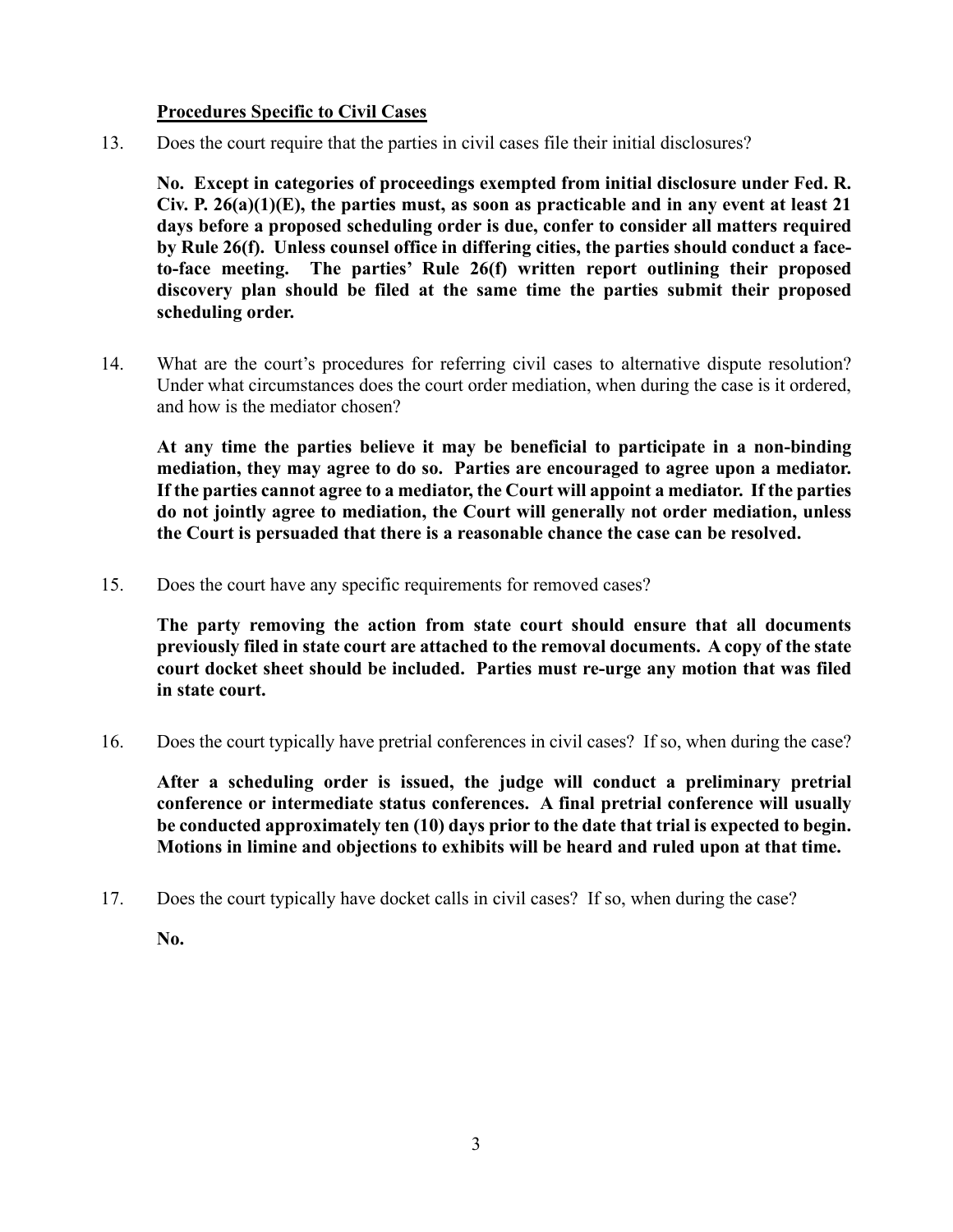18. Does the court have any requirements for pretrial submissions in civil cases in lieu of or in addition to those in the local rules?

## **A Final Joint Pretrial Order is required. A listing of items required to be included are specified in the Scheduling Order.**

#### **Facilities and Technology**

19. Does the court reporter use Real Time? If so, who should be contacted to obtain rough transcripts?

## **Yes. Contact should be made with court reporter GiGi Simcox at (210) 472-6550, Ext. 5037.**

20. Does the courtroom have Internet access? If so, must arrangements to use the Internet access be made ahead of time?

## **Yes, there is internet access, but arrangements must be made ahead of time.**

21. Please indicate which of the following are available in the courtroom:

Blackboard: **No**

Chart stand: **No**

Document presenter: **Yes**

Video equipment: **See [Courtroom Technology Guidance.](https://www.txwd.uscourts.gov/san-antonio-courthouse-courtroom-technology/)** 

22. Is any additional technology available? If so, please describe.

## **Se[e Courtroom Technology Guidance.](https://www.txwd.uscourts.gov/san-antonio-courthouse-courtroom-technology/)**

- 23. What arrangements must be made to use the available equipment? **Courtroom Deputy Sylvia Ann Fernandez should be notified prior to the hearing or trial as to what equipment is needed.**
- 24. May parties bring their own equipment? If so, are there any restrictions on what equipment may be brought and who should be contacted to arrange for the delivery of such equipment? **Parties should contact Sylvia Ann Fernandez, Courtroom Deputy, (210) 472-6550, Ext. 5011.**
- 25. Is it possible to have time in the courtroom to familiarize oneself with the layout and available technology? If so, who should be contacted to schedule the time? **Yes, contact should be made with Sylvia Ann Fernandez, Courtroom Deputy, (210) 472-6550, Ext. 5011.**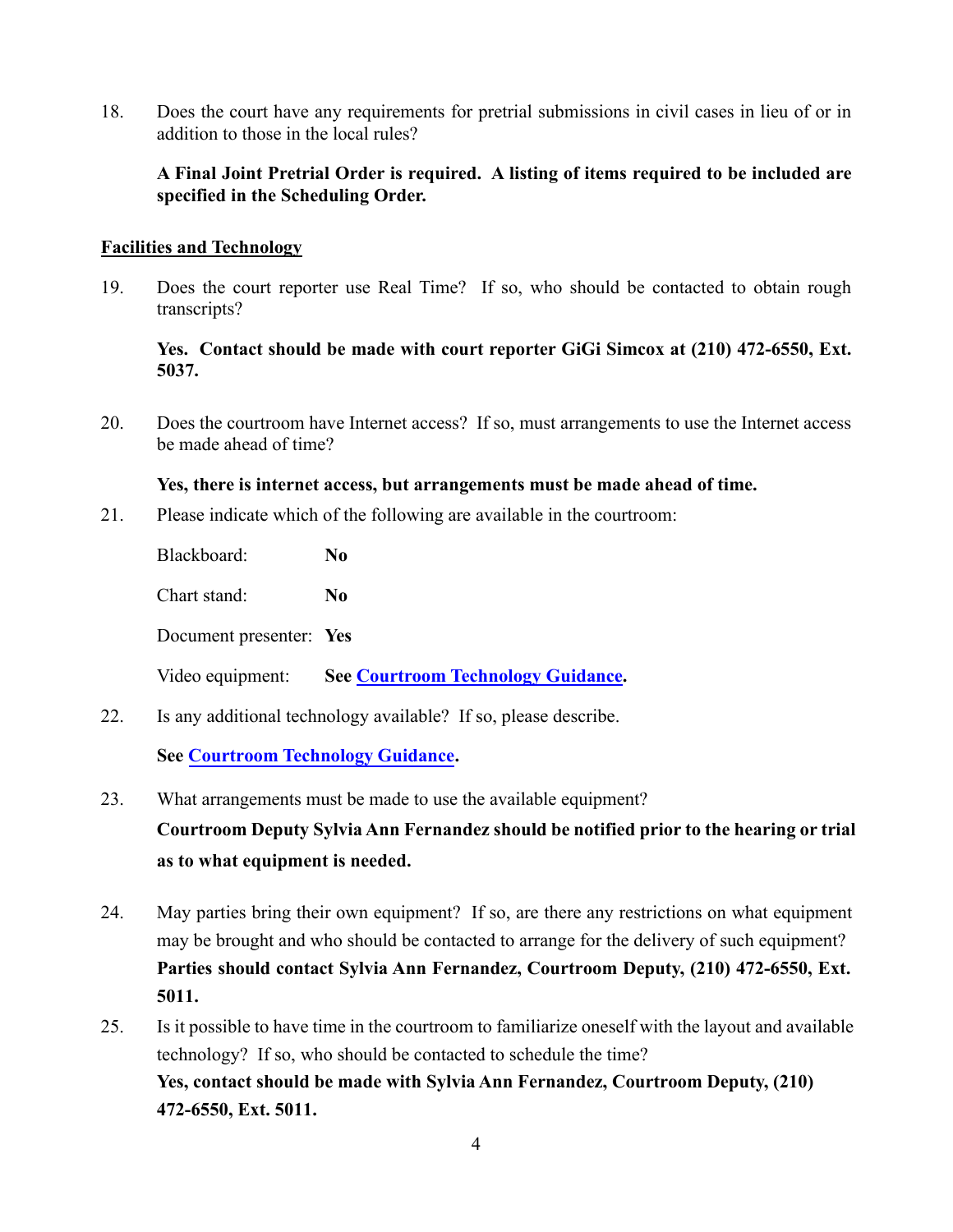#### **Motions Practice**

26. When (if ever) does the court want a courtesy copy of a filing?

## **Only for emergency motions.**

27. Does the court prefer copies of cases attached to briefs or motions? If so, are copies from electronic databases acceptable? Does the court prefer pertinent provisions of the cases to be highlighted?

## **No, but parties are encouraged to hyperlink citations in their briefs for Westlaw access.**

28. Does the court typically have hearings on contested motions in civil cases? If not, what circumstances would warrant a hearing?

**Should you desire oral argument on a motion, you should make such a request in the opening paragraph of your motion. The Court will notify you if a hearing will be held.**

29. What time of day are hearings in civil cases generally held?

## **Civil hearings are usually held at 10:30 a.m. or 1:30 p.m.**

30. Does the court allow telephone conferences for the resolution of motions or other matters? If so, who arranges them and when are they typically scheduled?

## **Yes, if a telephone conference is necessary it is to be arranged by the parties in coordination with a Law Clerk.**

31. Does the court depart from the page limits contained in the local rules? If so, by standing order or is a motion for leave of court and order required?

#### **Any brief or memorandum less than 30 pages may be submitted.**

32. Does the court accept briefing on motions beyond the motion, response, and reply? If so, is a motion for leave of court and order required?

#### **Yes. Call the Law Clerks who will confer with the Judge.**

33. Does the court accept letter briefs in civil cases? If so, are there circumstances in which the court prefers letter briefs?

#### **Letter briefs should not be submitted.**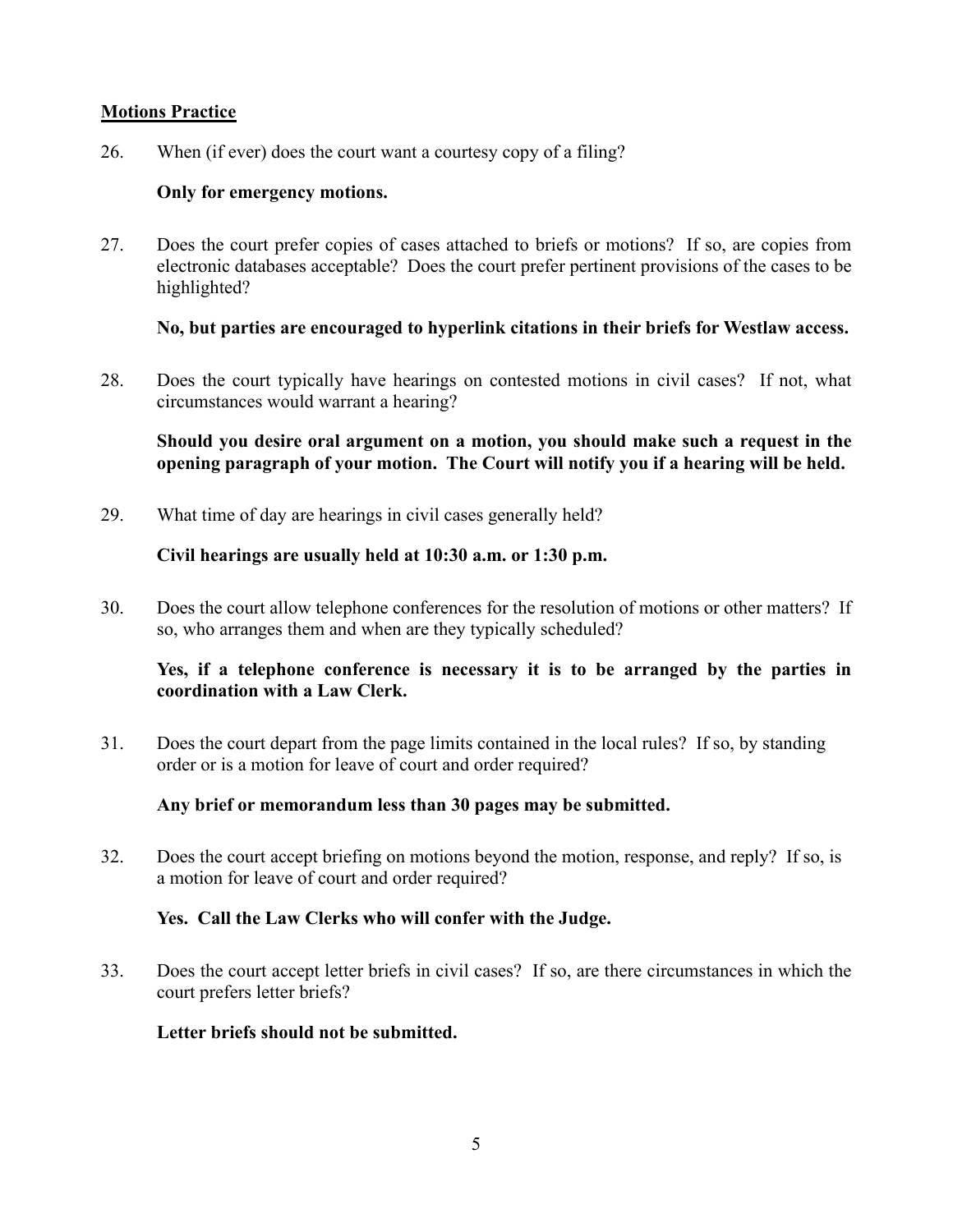34. Does the court permit the parties in civil cases to agree to extensions of time by stipulation filed with the court, rather than by motion and order, where the extension will not affect other pretrial dates? E.g., an extension to answer the complaint or to respond to written discovery.

## **Extensions to answer a complaint require an agreed motion and proposed order. See Fed. R. Civ. P. 6. Otherwise, discovery extensions may be stipulated to between the parties without any need for court approval.**

35. How far before trial does the court rule on dispositive motions?

## **As far in advance as possible, but if the court cannot address the motion, it will usually continue the trial setting.**

36. Does the court have any particular rules regarding filing, hearing, or granting motions that have not been addressed above?

**Do not combine a motion to dismiss and an answer in one document. Do not submit a response and a motion together in one document. Motions to Dismiss and Motions for Summary Judgment should contain a background statement of uncontested facts. Any request that a trial date be modified must be made in writing to the judge before the deadline for completion of discovery. A motion in limine must be confined to matters actually in dispute. If a motion or response contains numerous exhibits, consider delivering a "hard copy" to Chambers. Briefs or motions on CD with hyperlinks to cases or exhibits are also accepted.**

## **Courtroom Decorum**

37. Does the court have special rules governing courtroom decorum (e.g., addressing opposing counsel; approaching the witness; talking or passing notes at the counsel table; beverages allowed at the counsel table; attire)?

## **Attorneys are required to wear standard business attire. For men, this includes a coat and tie. Otherwise, see Local Rule AT-5.**

38. Does the court prefer that counsel address the court from counsel table or from the lectern?

## **From the lectern.**

39. Does the court prefer that counsel address witnesses from counsel table or from the lectern?

## **From the lectern.**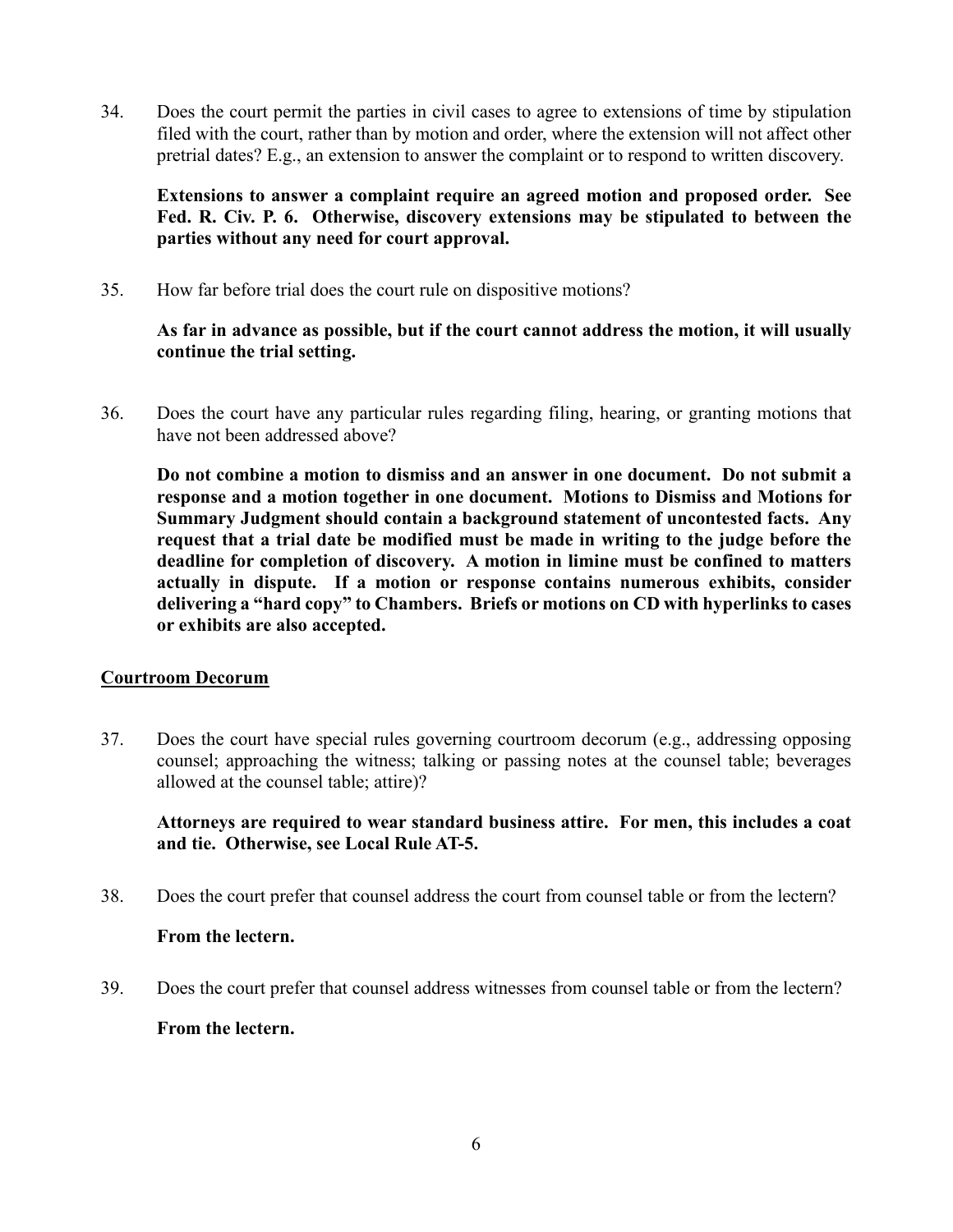#### **Hearing and Trial Procedures**

40. What is the court's general procedure for continuing civil trials? How early does the court want the request made and how early will the court rule on such a request?

**Any request that a trial date be modified must be made in writing. The opposing side must be conferred with regarding the continuance of a trial. If there is an agreement, the Court normally approves a continuance. If there is no agreement, a response indicating the grounds for opposition should be filed.**

41. Will the court grant a motion to continue the trial date if it is unable to rule on a pending dispositive motion before the parties must begin final trial preparation?

**Yes.**

42. When does the court typically begin and end trial days?

## **Trial will normally convene at 9:00 a.m. and adjourn around 5:00 p.m., recessing for lunch between 12:00 p.m. and 1:15 p.m.**

43. Does the court permit the use of jury questionnaires? If so, when should the proposed questionnaire be provided to the court?

**Only with permission. The proposed questionnaire should be provided to the Court as soon as possible, but no later than 60 days before trial.**

44. Does the court allow attorneys to conduct their own voir dire in civil cases? If so, typically for how long?

**The Judge will conduct the principal voir dire. Attorneys may submit written questions in advance. On completion of the general voir dire, the Judge typically allows attorneys to ask follow-up questions (a time limit of 20 minutes per side is usually imposed).**

45. How much time are parties typically given for opening statements in civil cases?

**Counsel are normally afforded 20-30 minutes per side to make an opening statement.**

46. Does the court require the parties to exchange demonstratives prior to using them in trial? If so, when should they be exchanged?

**To avoid bench conferences in a jury trial, the Court recommends that parties exchange any item that a party intends to use in the presence of the jury as a demonstrative aid, regardless whether the party intends to move its admission in evidence.**

**Please Note: Exhibits are to be placed in three-ring binders. The binders should be labeled with the style of the case, case number, and whether the binder is "Plaintiff's**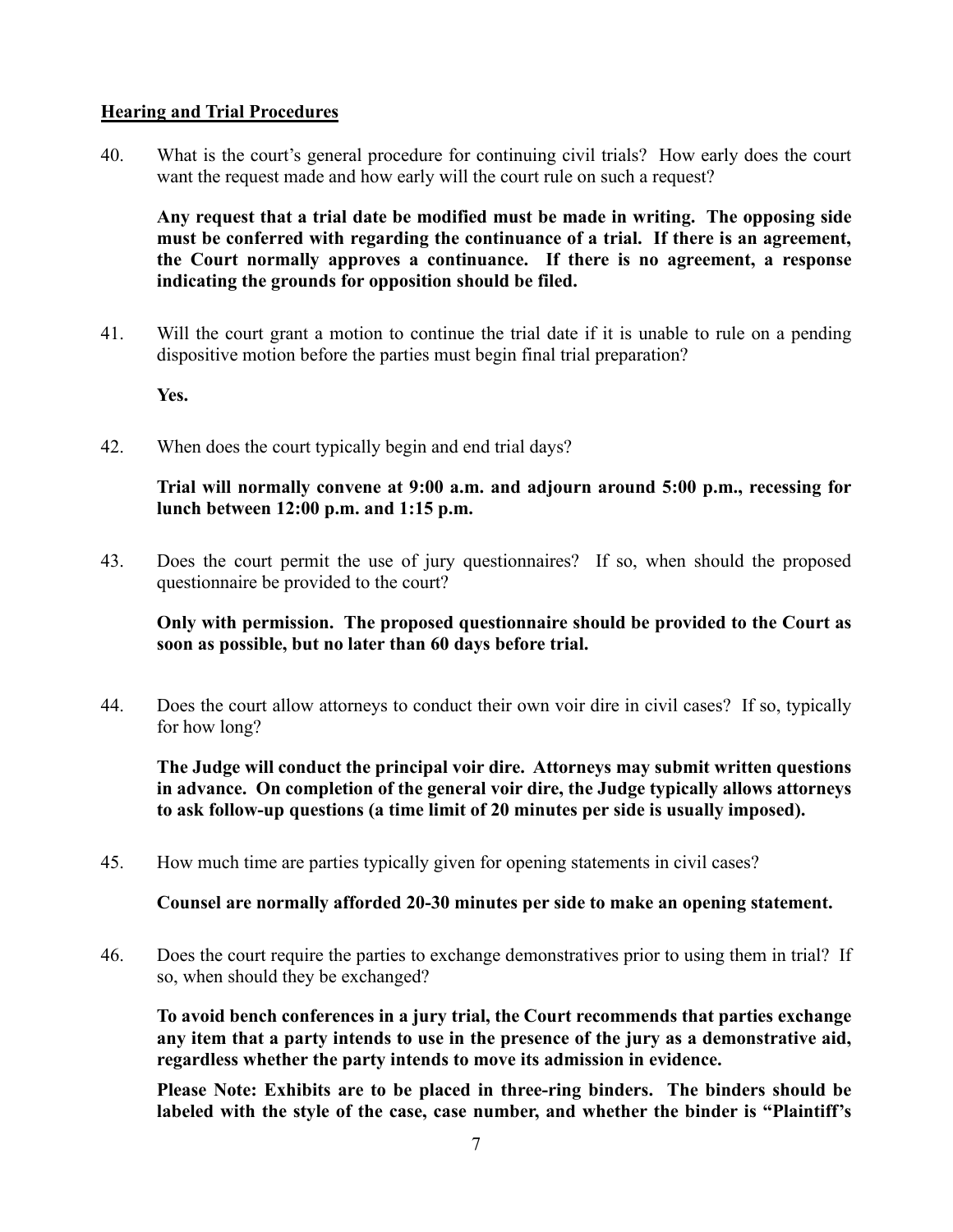**Exhibit Notebook" or "Defendant's Exhibit Notebook." The first page in the binder should have the style of the case, case number, and "Plaintiff's/Defendant's Exhibit Notebook." The next page should be the exhibit index. Each exhibit should be tabbed for ease of locating that exhibit. Special exhibit labels are not necessary; you may use the standard "Plaintiff/Defendant Exhibit" labels. Provide one set of exhibits for the judge and one set for use by witnesses on the witness stand.**

**The court has the ability to receive all trial exhibits in electronic format. The jury is then able to review the admitted exhibits during deliberations using the Jury Evidence Recording System (JERS). Instructions on how to submit exhibits in the appropriate electronic format may be found [here.](https://www.txwd.uscourts.gov/for-attorneys/jers-jury-evidence-recording-system/index.html)** 

47. Does the court permit the parties to use deposition testimony by agreement even if the witness is not unavailable?

**The Court will accept the parties' agreement to use a deposition at trial even though the witness is available. Otherwise, parties must follow Fed. R. Civ. P. 32. Before trial, counsel must provide the Courtroom Deputy with a copy of all depositions to be used as exhibits at trial. Counsel will designate the portion of any deposition to be read by citing pages and lines. Objections to those portions (citing pages and lines) with supporting authority must be filed at least three (3) business days before trial. Use of videotape depositions is permitted to the extent the parties agree on admissibility or edit to resolve objections.**

48. Must a party intending to present testimony by deposition provide excerpts to the court? If so, when?

## **Yes, see above for guidelines.**

49. May the parties provide the court with electronic versions of proposed jury instructions, verdict forms, or proposed findings of fact and conclusions of law? If so, what format should be used?

#### **Yes. Documents may be submitted in Word.**

50. May the parties leave exhibits and equipment in the courtroom overnight?

#### **Yes.**

51. What is the court's practice on returning exhibits to the parties and requiring the parties to preserve them for appeal?

**At the conclusion of trial, the Courtroom Deputy will approach counsel and return all exhibits. Counsel will be required to sign an Inventory of Exhibits. Counsel are responsible for maintaining exhibits in an unaltered and safe manner for appeal.**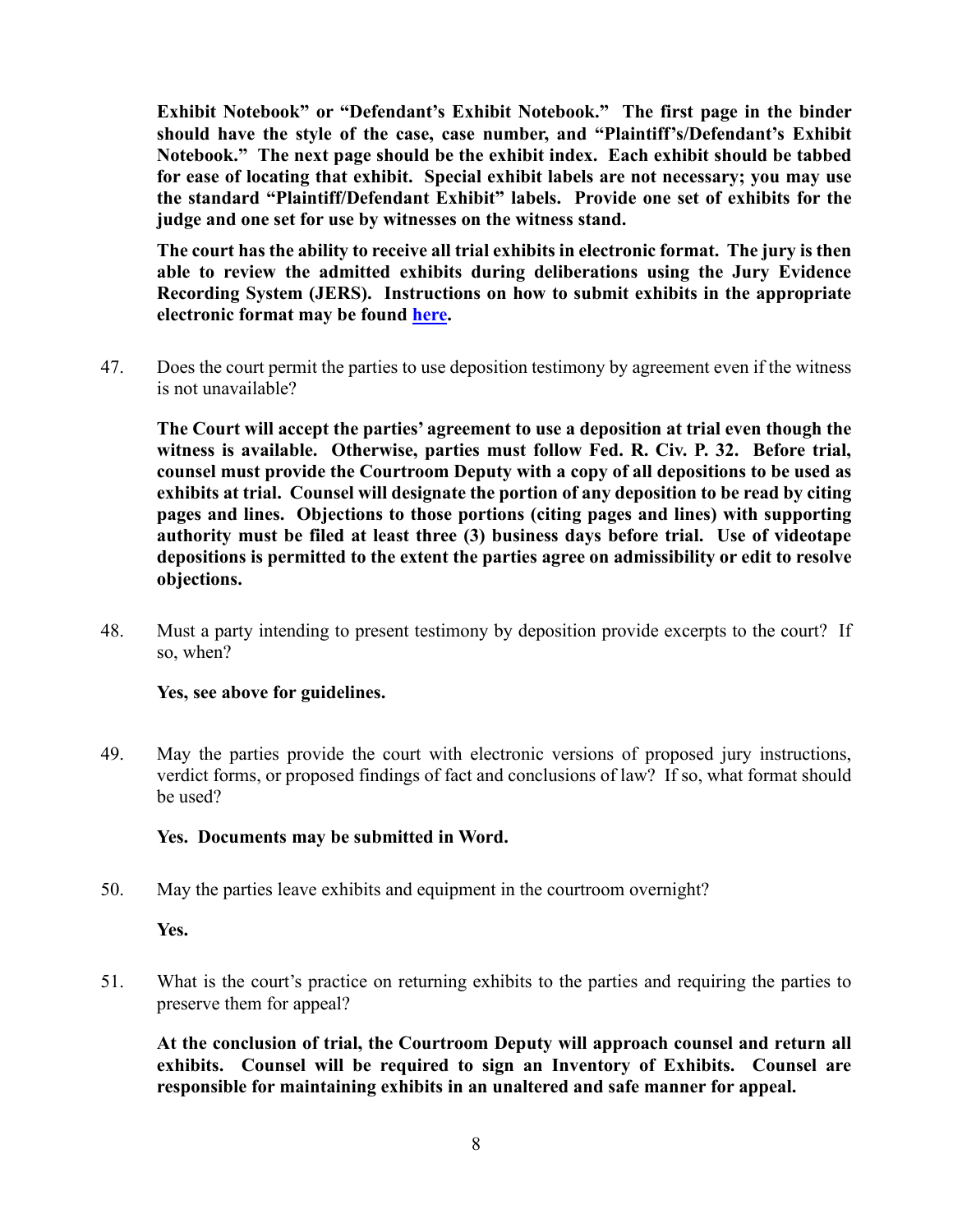## **Court Appointments**

52. What are the court's procedures and requirements for court appointments for indigents?

**Cases are referred to the Magistrate Judge to determine the eligibility and assignment of court appointed counsel.**

53. What are the court's procedures and requirements for appointment of guardians ad litem?

**If an ad litem is required, the Court will appoint, but the parties may make recommendations.**

#### **Miscellaneous**

54. What are the court's procedures for dismissal of cases for want of prosecution?

**Failure to serve a defendant within 90 days will trigger a notice to show cause why the case or defendant should not be dismissed. Otherwise, a defendant should refrain from filing a motion to dismiss for want of prosecution unless a sufficient time has elapsed without activity (normally 6 months).**

55. What are the court's requirements and procedures for voluntary dismissal of cases?

**The court will sign voluntary dismissals so long as such dismissals resolve all issues.**

56. When does the court find that sanctions are appropriate?

**Counsel for all parties and all pro se parties should cooperate fully in the discovery process and make all reasonable discovery available to the requesting party. Excessive discovery or resistance to reasonable discovery will not be tolerated. Throughout the discovery process, counsel must observe the standards of litigation set forth in Local Rule AT-4. Unnecessary discovery or unreasonable delay may subject the infracting party to sanctions and the payment of costs.**

57. Are there any other special practices or procedures for lawyers and parties appearing before the court in civil cases?

**No.**

58. Any pet peeves?

#### **Tardiness**

**Attorneys talking too fast and upsetting the Court Reporter. Not immediately notifying the Court that a motion is unopposed (or that portions of a motion are uncontested).**

**Failure to acknowledge/distinguish cases adverse to your position.**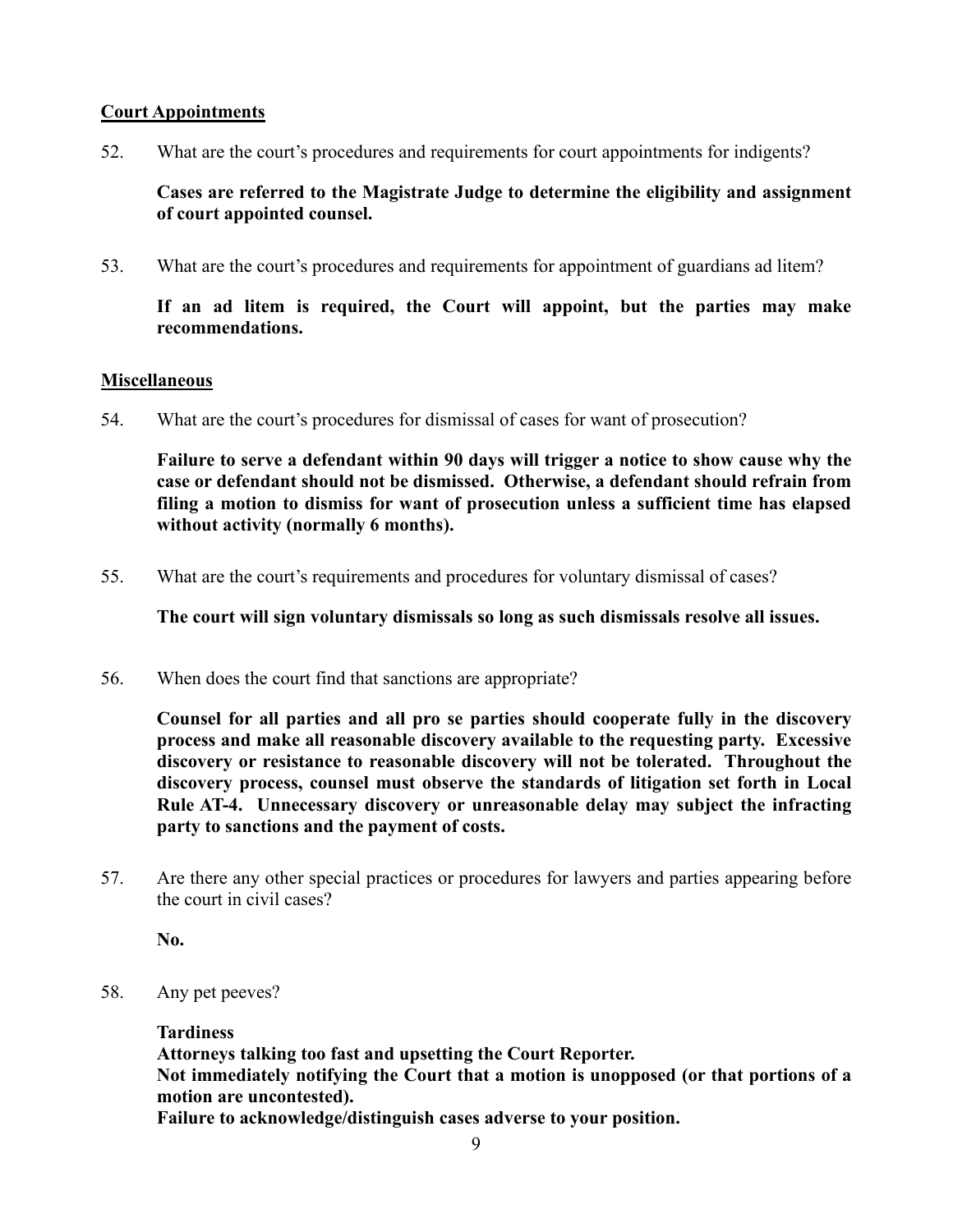**Unprofessional conduct/use of adjectives to debase or impugn opposing counsel or the adverse party.**

**Not immediately notifying the Court that the case has been settled.**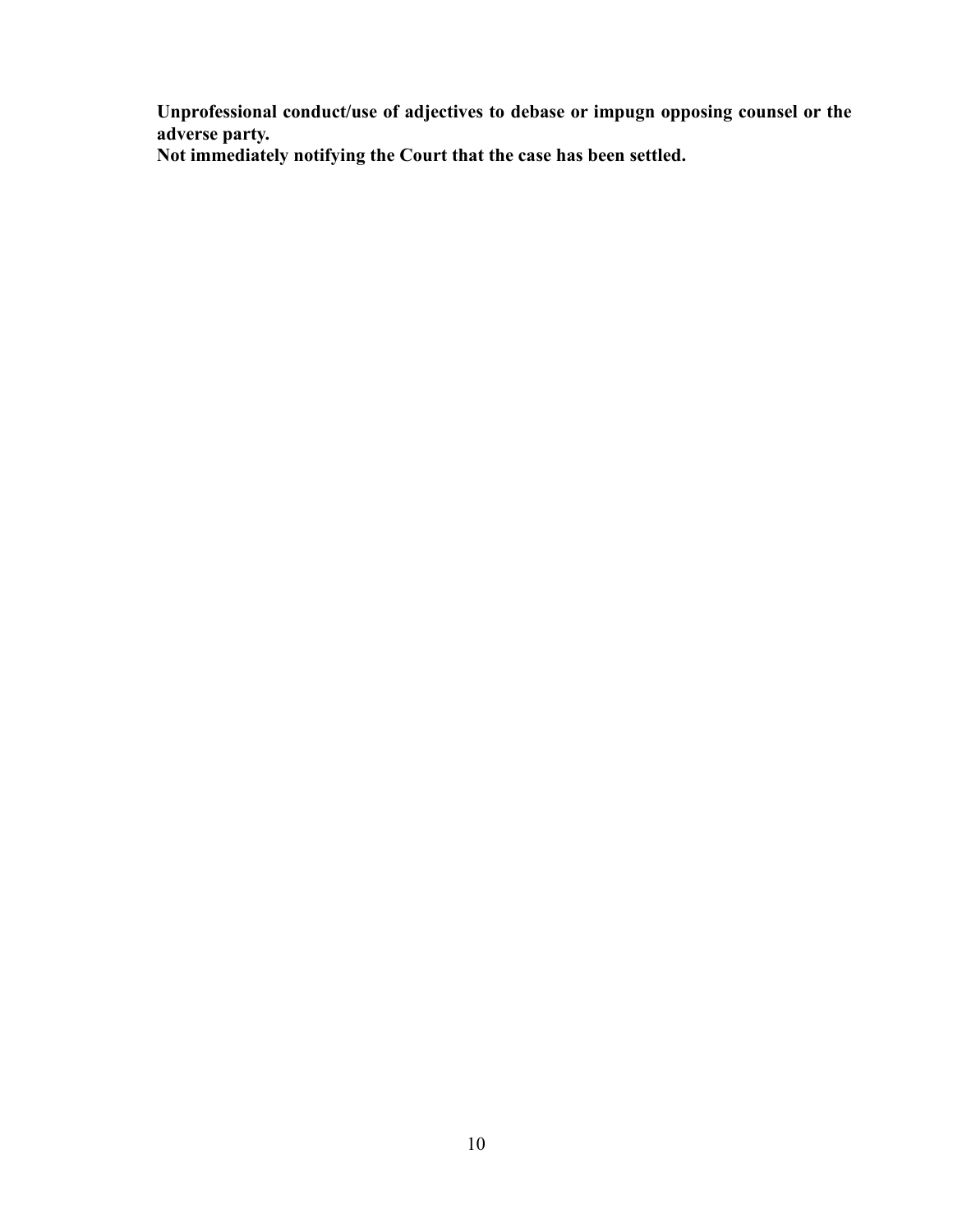## **CRIMINAL CASES**

#### **Contacting the Court**

1. Who should be contacted regarding scheduling matters?

**Sylvia Ann Fernandez, Courtroom Deputy, (210) 472-6550, Ext. 5011.**

- 2. May the court's law clerks be contacted directly? If so, under what circumstances? **An attorney may address a procedural question that cannot be answered by the federal rules of procedure, local rules, or the judge's scheduling order to the Courtroom Deputy. Please do not call the judge's staff to inquire about substantive issues.**
- 3. May the court be contacted by e-mail or fax? If so, what is the address or number?

**Yes. Fax number is 210-472-6577.**

4. How does the court prefer attorneys to contact the court in an emergency?

**Please call Chambers at (210) 472-6575 or Sylvia Ann Fernandez, Courtroom Deputy, (210) 472-6550, Ext. 5011.**

- 5. What procedures should be followed if a party expects to be filing a motion for an expedited relief? **After the motion has been filed with the Clerk's office, immediately notify the Courtroom Deputy. Use every reasonable effort to provide notice to the adverse party that the motion has been filed and provide a copy of the motion to the opposing party by fax or electronic (e-mail) delivery.**
- 6. What procedures should be followed to request an expedited hearing in a criminal case?

**Contact Sylvia Ann Fernandez, Courtroom Deputy, (210) 472-6550, Ext. 5011.**

- 7. Is it permissible to contact the court regarding the status of motions in a criminal case? If so, should the law clerk or the courtroom deputy be contacted? **Contact Sylvia Ann Fernandez, Courtroom Deputy, (210) 472-6550, Ext. 5011.**
- 8. Should the parties notify the courtroom deputy, the law clerk, or another person if a contested motion in a criminal case has been resolved?

**Notify Sylvia Ann Fernandez, Courtroom Deputy, (210) 472-6550, Ext. 5011.**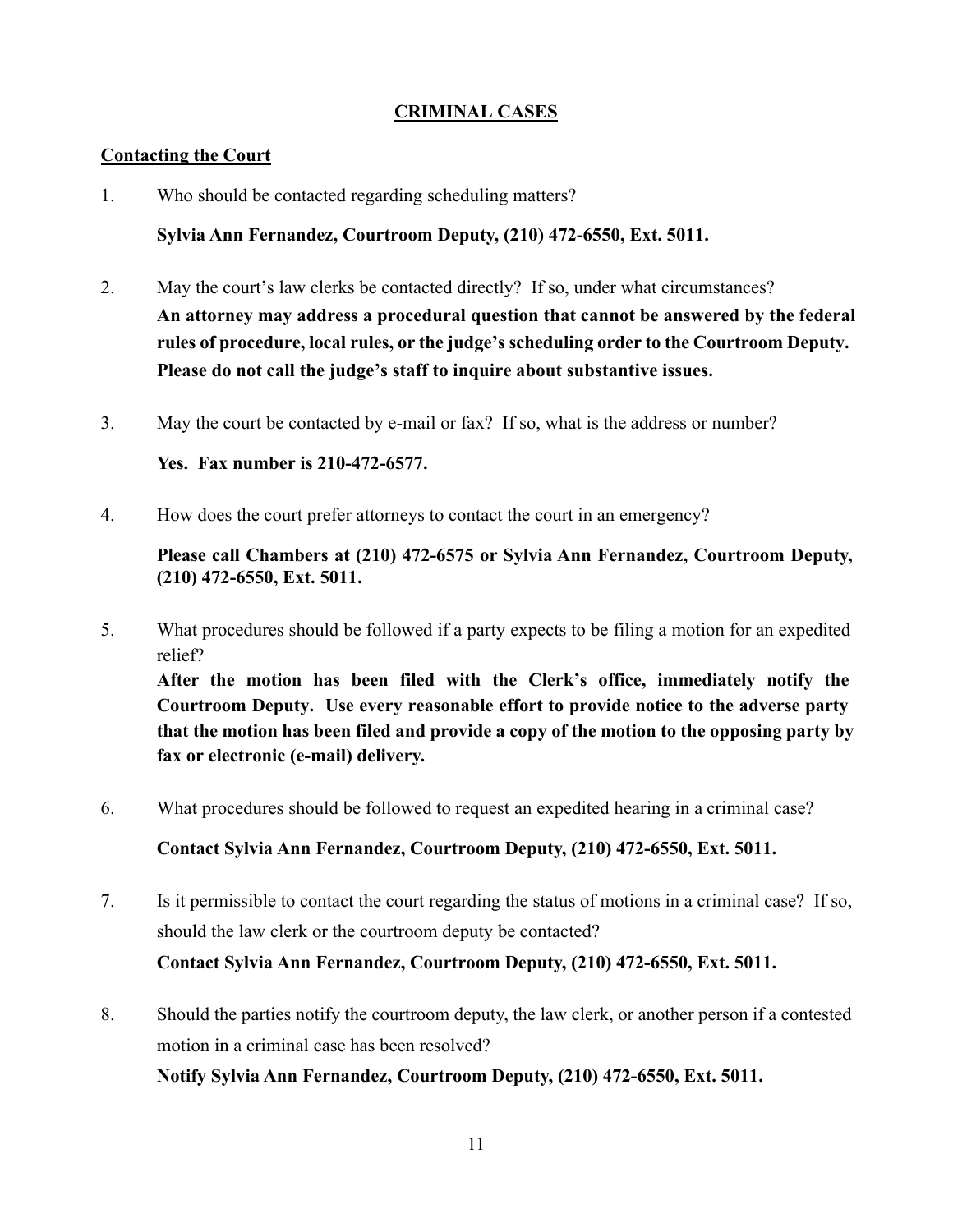9. How should attorneys advise the court when a criminal case requires an evidentiary sentencing hearing?

## **Contact Sylvia Ann Fernandez, Courtroom Deputy, (210) 472-6550, Ext. 5011.**

## **General Pretrial Matters**

10. What is the court's procedure for issuance of scheduling orders in criminal cases?

## **A general scheduling order and trial date is entered by the Court immediately after the case has been assigned to Chambers.**

11. What is the court's procedure for requests for modification of scheduling orders?

**The court will approve, in most instances, an agreed modification. If it is not agreed to, the opposing party should file a response to any motion to modify.**

12. Are there matters that the court routinely refers to a magistrate judge in criminal cases?

## **Pleas of guilty and motions for appointment, withdrawal or substitution of counsel may be referred.**

## **Procedures Specific to Criminal Cases**

13. Must counsel in criminal cases confer on all motions before filing them? If so, must counsel reflect the result of their conference in the body or title of the motion?

**No, except on discovery matters. The Court enters a General Order regarding Discovery very early in the case. That Order requires various discovery disclosures to be made without the necessity of any written motion. No "routine" discovery motions should be filed, unless the General Order of Discovery has not been complied with.**

14. Does the court prefer use of the pretrial checklist or pretrial motion practice?

**All parties should comply with the General Order of Discovery. In addition, parties are encouraged to also use the discovery checklist provided by Local Rule CR-16.**

15. If the parties use the pretrial checklist, how should they make a record of what was agreed to?

**The checklist is self-explanatory and should be signed by both counsel and filed. If there are questions, the parties can approach the Court.**

16. If the parties use the pretrial checklist, how should they get a hearing on contested matters?

#### **File a motion, attach the checklist and ask for a hearing.**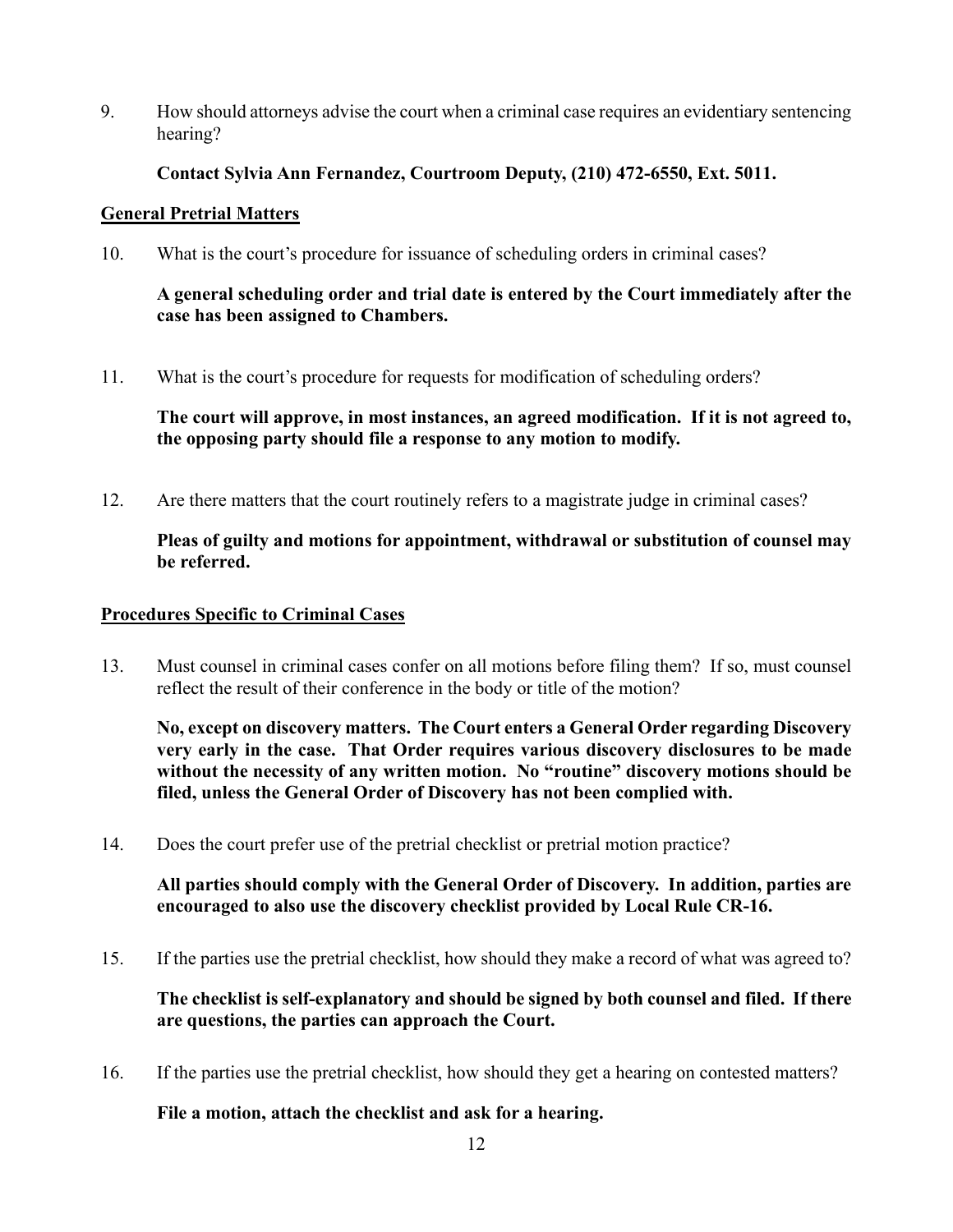17. Does the court have any specific requirements for motions to suppress? If so, please describe them.

**To require an evidentiary hearing, the motion and opposition must be sufficiently definite, specific, detailed, and nonconjectural to enable the court to conclude that there are contested issues of material fact going to the validity of the government's conduct that must be resolved before the motion can be decided. Unless the moving and responding papers establish disputed issues of material fact, a hearing may not be necessary. The mere desire to cross-examine an opposing witness is never enough to justify the need for an evidentiary hearing. Factual detail and case citations are required.**

18. Does the court have any specific requirements for discovery motions? If so, please describe them.

**All parties should comply with the General Order regarding Discovery. In addition, parties are encouraged to also use the discovery checklist provided by Local Rule CR-16.**

19. What does the court hope to accomplish at docket call settings in criminal cases?

**The status of the case, if a plea will be entered or a trial will be necessary.**

20. When should exhibits and objections to them be exchanged and filed?

**All exhibits, except those offered solely for impeachment, that a party intends to offer at trial must be marked before trial with an exhibit number, and be exchanged with opposing parties at least 3 days before the date of the trial setting. Unless the court advises the parties otherwise, however, they must not deliver trial exhibits, or the court's copies of such exhibits, to the court before the date the trial actually commences. To avoid bench conferences during a jury trial, the Court recommends that parties exchange any item that a party intends to use in the presence of the jury as a demonstrative aid, regardless of whether the party intends to move its admission in evidence.**

**The court has the ability to receive all trial exhibits in electronic format. The jury is then able to review the admitted exhibits during deliberations using the Jury Evidence Recording System (JERS). Instructions on how to submit exhibits in the appropriate electronic format may be found [here.](https://www.txwd.uscourts.gov/for-attorneys/jers-jury-evidence-recording-system/index.html)**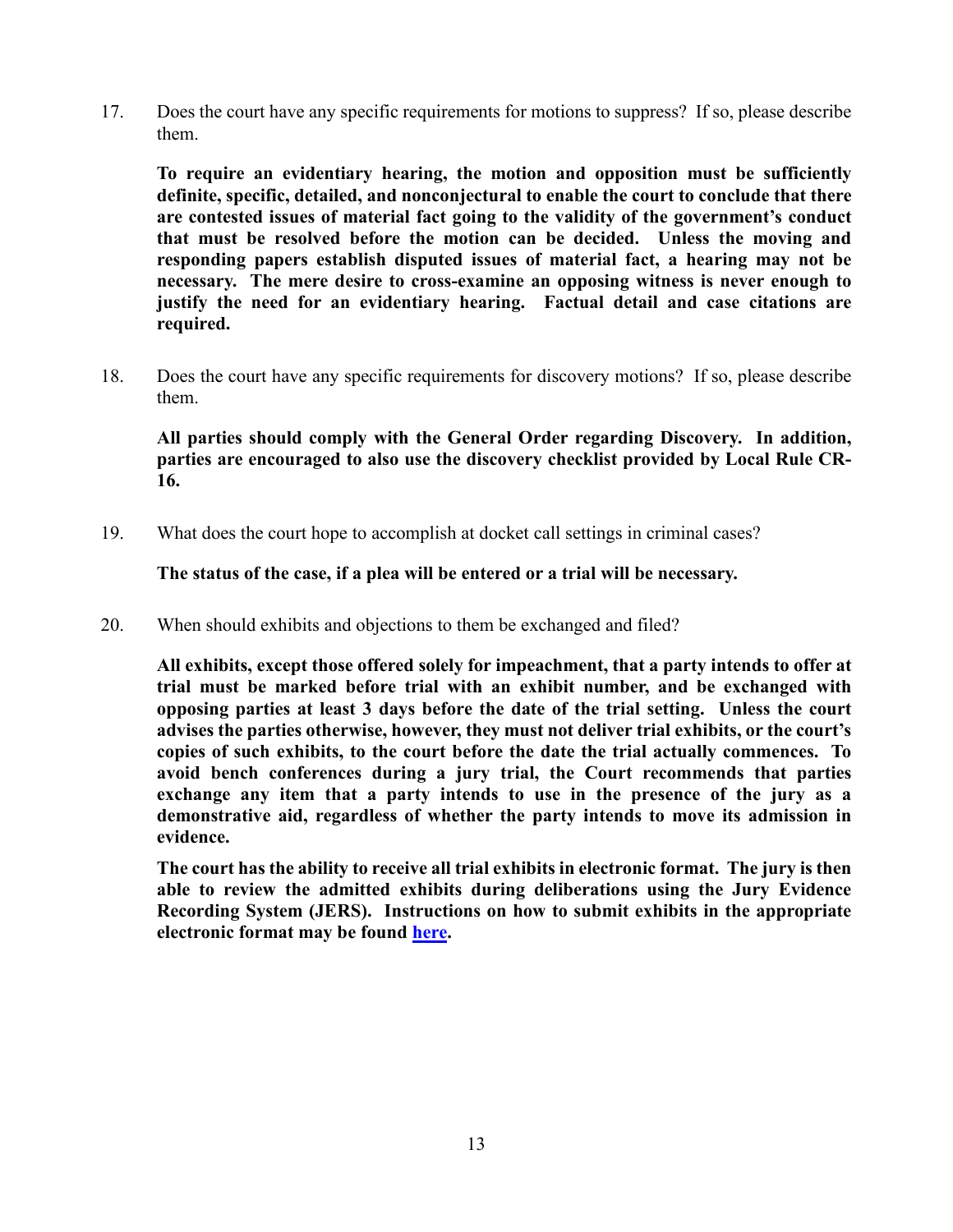21. Does the court prefer that objections to the Presentence Investigation Report be filed or merely communicated to the Probation Officer?

**Objections to the Presentence Investigation Report or Guideline Worksheet shall be submitted to the Probation Officer. If the Probation Officer does not modify the PSIR or Guideline Worksheet and the objection remains unresolved, Counsel shall file a Sentencing Memorandum outlining the unresolved objection, any authorities relied upon and sentencing recommendations for the Court's consideration. As part of the Sentencing Memorandum, counsel may submit exhibits/letters. The Sentencing Memorandum should be filed with the Clerk's Office as least 3 days prior to any sentencing hearing. Counsel shall provide a copy of the Sentencing Memorandum to the U. S. Probation Officer and opposing counsel.**

#### **Facilities and Technology**

22. Does the court reporter use Real Time? If so, who should be contacted to obtain rough transcripts?

#### **Yes. Contact should be made with court reporter GiGi Simcox at (210) 472-6550, Ext. 5037.**

23. Does the courtroom have Internet access? If so, must arrangements to use the Internet access be made ahead of time?

#### **Yes, there is internet access, but arrangements must be made ahead of time.**

24. Please indicate which of the following are available in the courtroom:

Blackboard: **No**

Chart stand: **No**

Document presenter: **Yes**

Video equipment: **See [Courtroom Technology Guidance.](https://www.txwd.uscourts.gov/san-antonio-courthouse-courtroom-technology/)** 

25. Is any additional technology available? If so, please describe.

## **See [Courtroom Technology Guidance.](https://www.txwd.uscourts.gov/san-antonio-courthouse-courtroom-technology/)**

26. What arrangements must be made to use the available equipment?

**Courtroom Deputy Sylvia Ann Fernandez should be notified prior to the hearing or trial as to what equipment is needed.**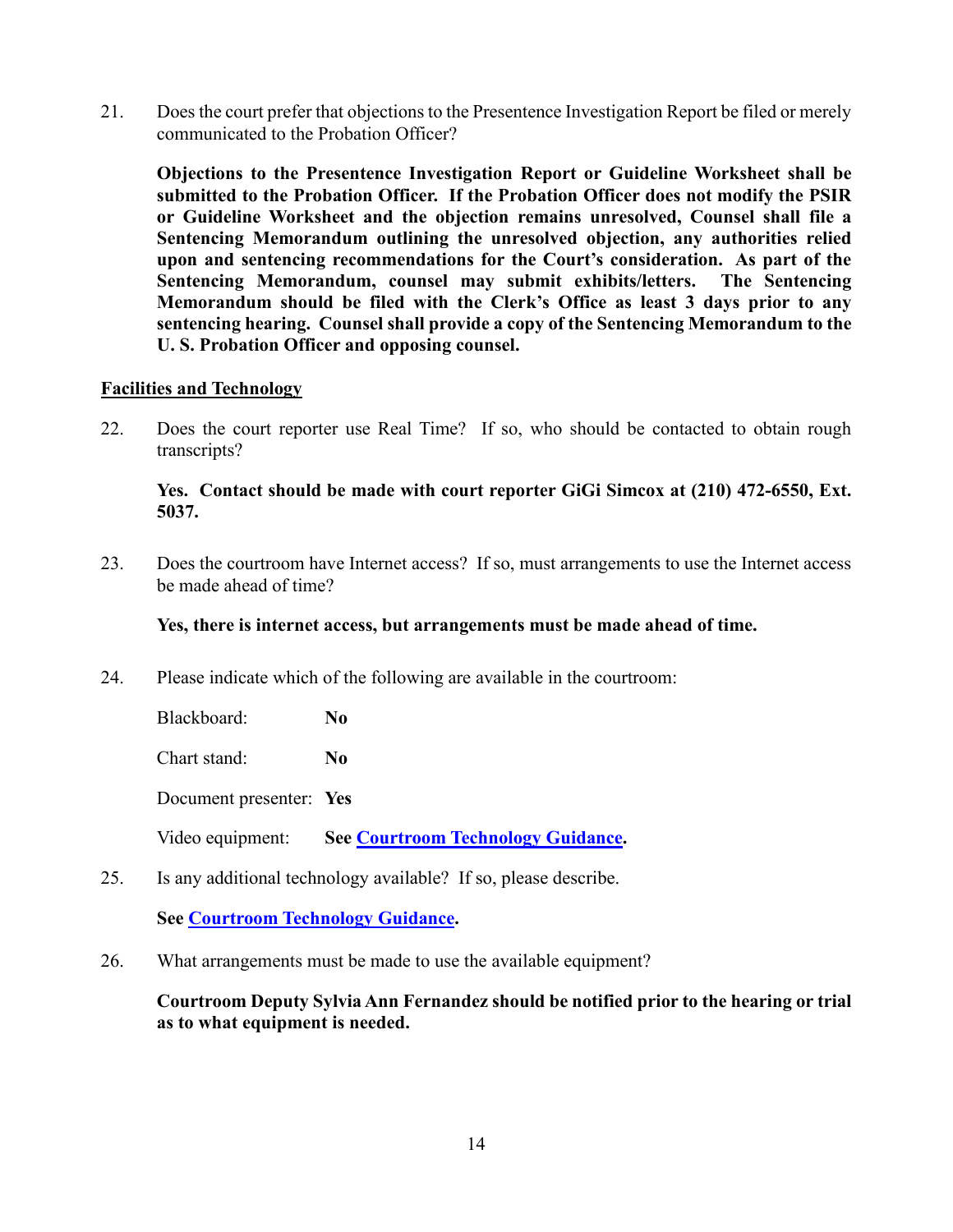- 27. May parties bring their own equipment? If so, are there any restrictions on what equipment may be brought and who should be contacted to arrange for the delivery of such equipment? **Yes, contact should be made with Sylvia Ann Fernandez, Courtroom Deputy, (210) 472-6550, Ext. 5011.**
- 28. Is it possible to have time in the courtroom to familiarize oneself with the layout and available technology? If so, who should be contacted to schedule the time? **Yes, contact should be made with Sylvia Ann Fernandez, Courtroom Deputy, (210) 472-6550, Ext. 5011.**

## **Motions Practice**

29. When (if ever) does the court want a courtesy copy of a filing?

#### **Only for emergency motions.**

30. Does the court prefer copies of cases attached to briefs or motions? If so, are copies from electronic databases acceptable? Does the court prefer pertinent provisions of the cases to be highlighted?

## **Yes, copies of cases should be attached to briefs or motions, and copies from electronic databases are acceptable with pertinent parts highlighted.**

31. Does the court typically have hearings on contested motions in criminal cases? If not, what circumstances would warrant a hearing?

#### **Yes, however see answers to questions nos. 18 and 19.**

32. What time of day are hearings in criminal cases generally held?

**Criminal hearings are usually held at 9:30 a.m. or 1:30 p.m. via Zoom.**

33. Does the court allow telephone conferences for the resolution of motions or other matters? If so, who arranges them and when are they typically scheduled?

## **Yes, if a telephone conference is necessary it is to be arranged by the parties in coordination with a Law Clerk or the Courtroom Deputy.**

34. Does the court depart from the page limits contained in the local rules? If so, by standing order or is a motion for leave of court and order required?

#### **Without leave of Court, any brief or memorandum less than 30 pages may be submitted.**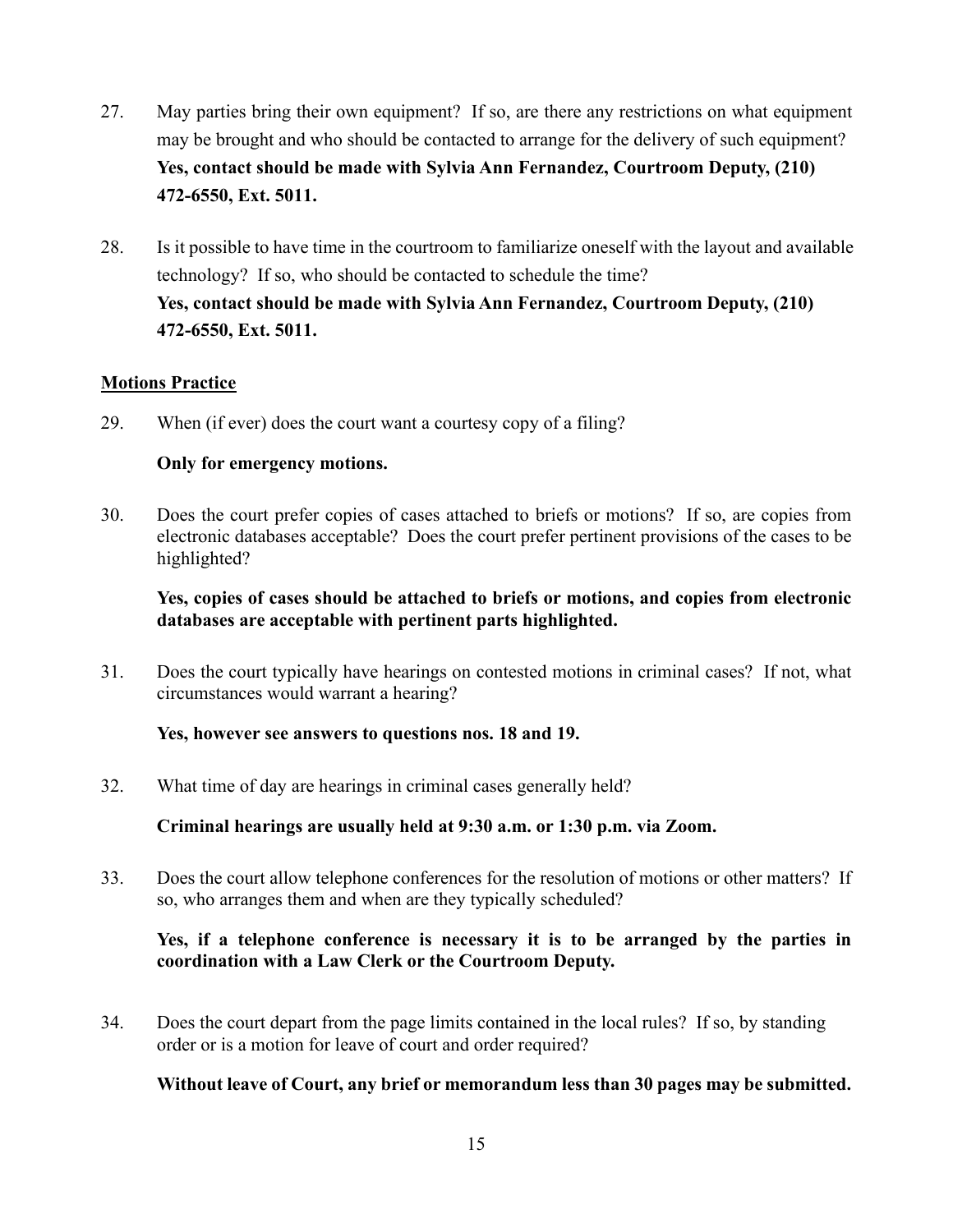35. Does the court accept briefing on motions beyond the motion, response, and reply? If so, is a motion for leave of court and order required?

## **Yes. Call the Law Clerks who will confer with the Judge.**

36. Does the court accept letter briefs in criminal cases? If so, are there circumstances in which the court prefers letter briefs?

## **Letter briefs should not be submitted.**

37. Does the court permit the parties in criminal cases to agree to extensions of time by stipulation filed with the court, rather than by motion and order, where the extension will not affect other pretrial dates? E.g., an extension to answer the complaint or to respond to written discovery.

**Yes.**

38. How far before trial does the court rule on dispositive motions?

## **As far in advance as possible, but if the court cannot address the motion, it will usually continue the trial setting.**

39. Does the court have any particular rules regarding filing, hearing, or granting motions that have not been addressed above?

**Do not submit a response and a motion together in one document. Motions to Suppress should contain a background statement of uncontested facts. Any request that a trial date be modified must be made in writing. A motion in limine must be confined to matters actually in dispute.**

#### **Courtroom Decorum**

40. Does the court have special rules governing courtroom decorum (e.g., addressing opposing counsel; approaching the witness; talking or passing notes at the counsel table; beverages allowed at the counsel table; attire)?

## **Attorneys are required to wear standard business attire.**

**Otherwise, see Local Rule AT-5.**

41. Does the court prefer that counsel address the court from counsel table or from the lectern?

## **From the lectern.**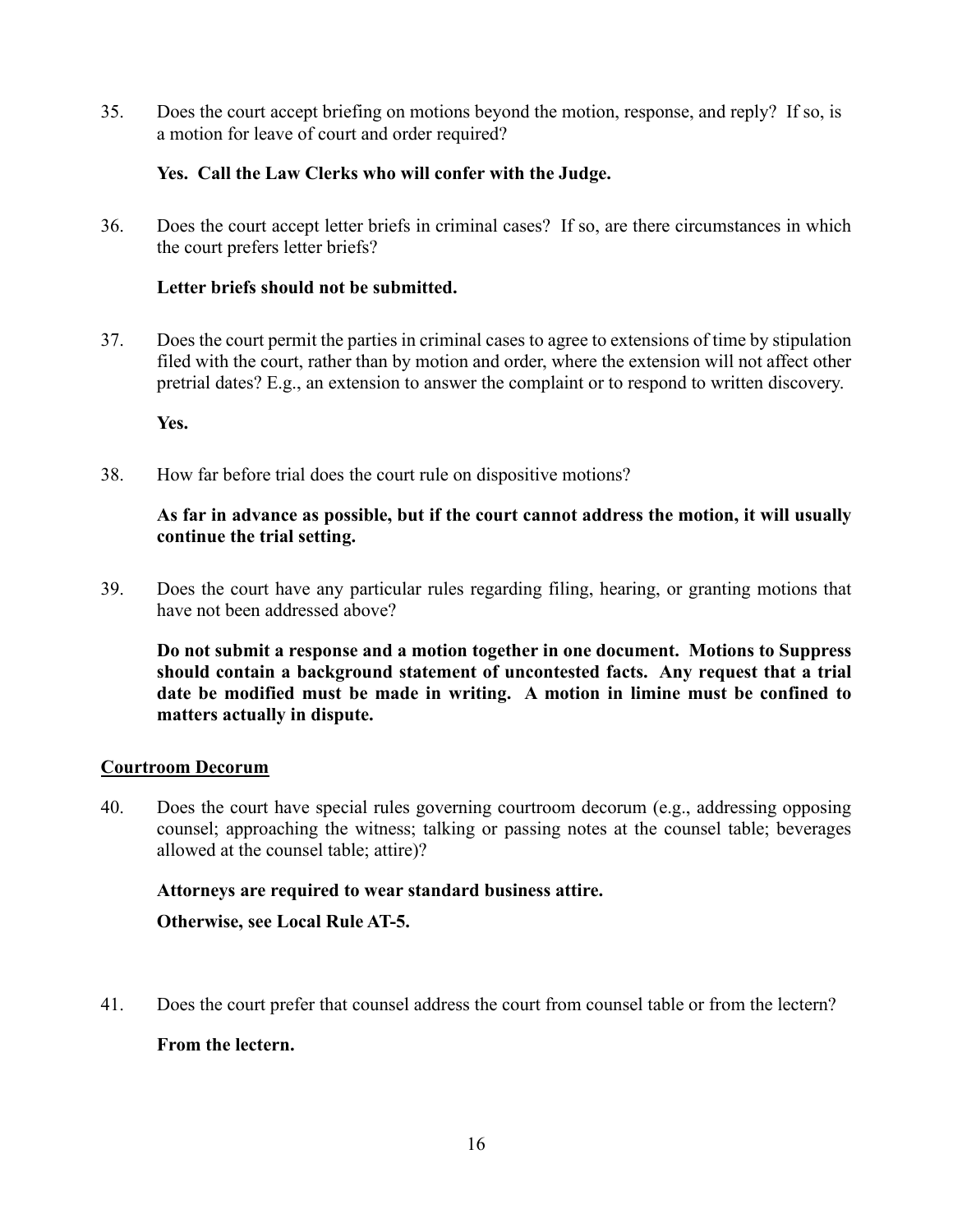42. Does the court prefer that counsel address witnesses from counsel table or from the lectern?

## **From the lectern.**

## **Hearing and Trial Procedures**

43. What is the court's general procedure for continuing criminal trials? How early does the court want the request made and how early will the court rule on such a request?

**Any request that a trial date be modified must be made in writing. The opposing side must be conferred with regarding the continuance of a trial. If there is an agreement, the Court normally approves a continuance. If there is no agreement, a hearing is held.**

44. Will the court grant a motion to continue the trial date if it is unable to rule on a pending dispositive motion before the parties must begin final trial preparation?

**Yes.**

45. When does the court typically begin and end trial days?

## **Trial will normally convene at 9:00 a.m. and adjourn around 5:00 p.m., recessing for lunch between 12:00 p.m. and 1:15 p.m.**

46. Does the court permit the use of jury questionnaires? If so, when should the proposed questionnaire be provided to the court?

**Only with permission. The proposed questionnaire should be provided to the Court as soon as possible, but no later than 60 days before trial.**

47. Does the court allow attorneys to conduct their own voir dire in criminal cases? If so, typically for how long?

**The Judge will conduct the principal voir dire. Attorneys may submit written questions in advance. On completion of the general voir dire, the Judge typically allows attorneys to ask follow-up questions (a time limit of 20 minutes is usually imposed).**

48. How much time are parties typically given for opening statements in criminal cases?

#### **Counsel are normally afforded 20-30 minutes to make an opening statement.**

49. Does the court permit the parties to use deposition testimony by agreement even if the witness is not unavailable?

**The Court will accept the parties' agreement to use a deposition at trial even though the witness is available. Before trial, counsel must provide the Courtroom Deputy with a copy of all depositions to be used as exhibits at trial. Counsel will designate the portion**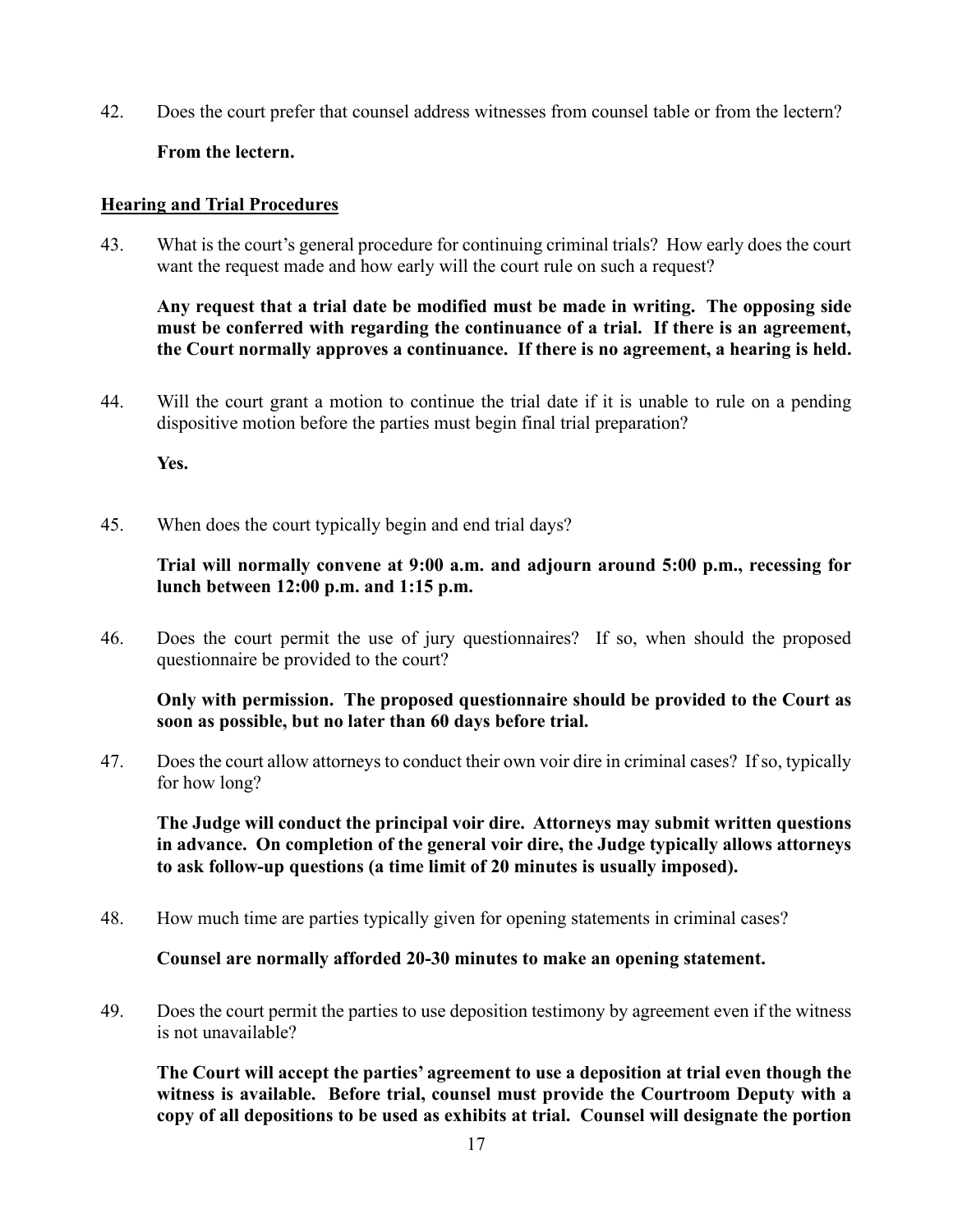**of any deposition to be read by citing pages and lines. Objections to those portions (citing pages and lines) with supporting authority must be filed at least three (3) business days before trial. Use of videotape depositions is permitted to the extent the parties agree on admissibility or edit to resolve objections.** 

50. Must a party intending to present testimony by deposition provide excerpts to the court? If so, when?

#### **Yes, see above for guidelines.**

51. May the parties provide the court with electronic versions of proposed jury instructions, verdict forms, or proposed findings of fact and conclusions of law? If so, what format should be used?

## **Yes. Documents may be submitted in Word.**

52. May the parties leave exhibits and equipment in the courtroom overnight?

**Yes.**

53. What is the court's practice on returning exhibits to the parties and requiring the parties to preserve them for appeal?

**At the conclusion of trial, the Courtroom Deputy will approach counsel and return all exhibits. Counsel will be required to sign an Inventory of Exhibits. Counsel are responsible for maintaining exhibits in an unaltered and safe manner for appeal.**

## **Miscellaneous**

54. When does the court find that sanctions are appropriate?

**Counsel for all parties and all pro se parties should cooperate fully in the discovery process and to make all reasonable discovery available to the requesting party. Excessive discovery or resistance to reasonable discovery will not be tolerated. Throughout the discovery process, counsel must observe the standards of litigation set forth in Local Rule AT-4. Unnecessary discovery or unreasonable delay may subject the infracting party to sanctions and the payment of costs.**

55. Are there any other special practices or procedures for lawyers and parties appearing before the court in criminal cases?

**Counsel should thoroughly confer with their clients BEFORE the rearraignment regarding any plea. Plea agreements should be completely signed (and copies provided to the Courtroom Deputy) well in advance of the hearing.**